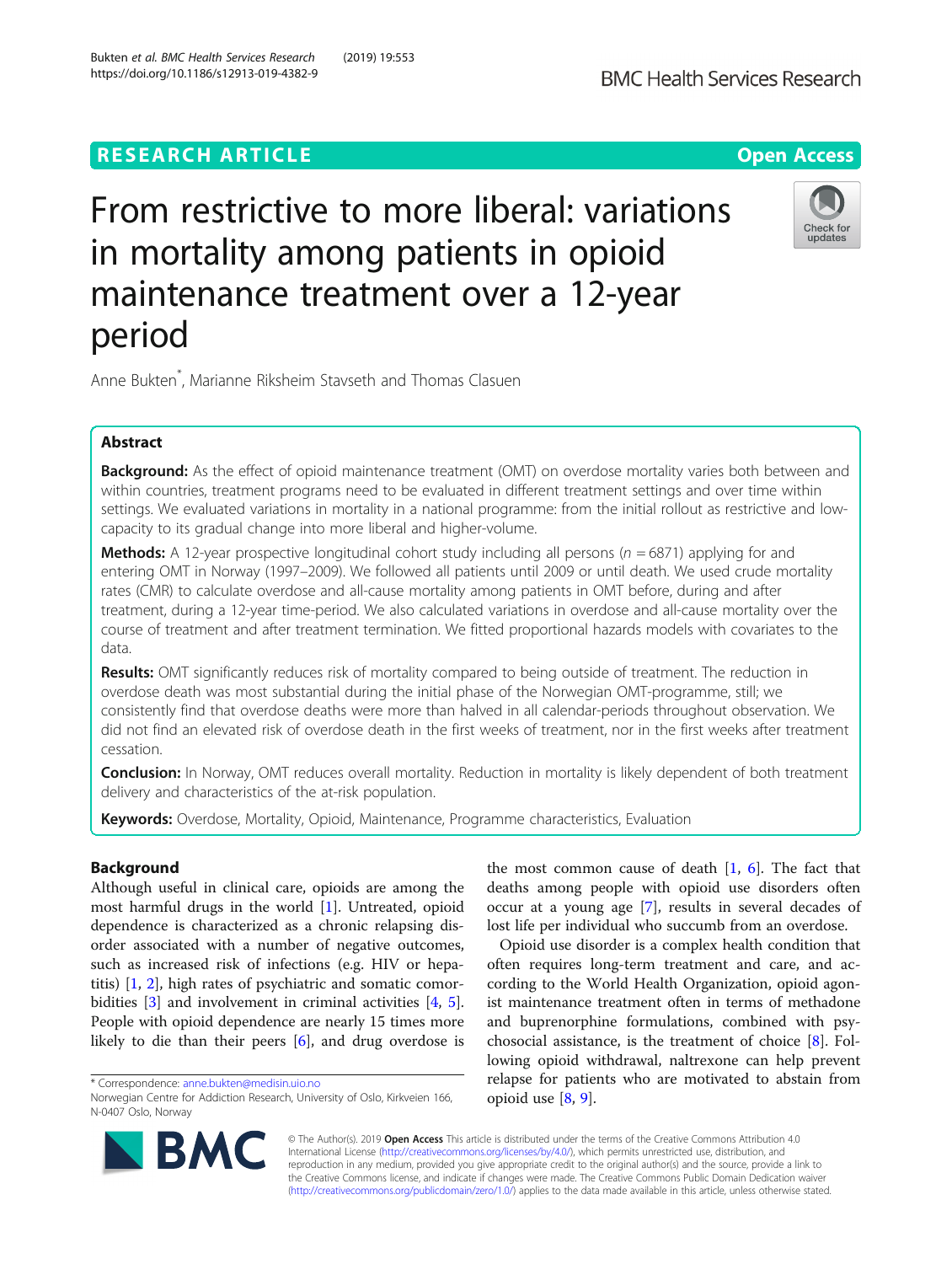Today, opioid maintenance treatment (OMT) is a well-established treatment approach for opioid dependence and has proven effects on a number of outcomes including both social variables such as criminality [[10](#page-7-0)] and health related variables such as morbidity [\[3](#page-7-0)]. Not least does several studies and meta-analysis agree that overdose mortality is reduced during OMT [\[11](#page-7-0)–[15\]](#page-7-0).

However, the risk of death for individuals with opioid use dependence seems to vary over the course of opioid maintenance treatment. Some studies have seen an increased risk in overdose death during the induction of treatment  $[14, 16-19]$  $[14, 16-19]$  $[14, 16-19]$  $[14, 16-19]$  $[14, 16-19]$ , indicating that patients are especially vulnerable during periods of treatment transition [ $18$ ]. In contrast to this, others have observed very low rates of mortality during the first 2 weeks of OMT [[11](#page-7-0), [20\]](#page-7-0). Differences in observations may be explained by differences in treatment approaches or characteristics of the at risk population, although this has not been sufficiently explored [\[21\]](#page-7-0).

Globally, OMT is offered in a range of different ways [[22\]](#page-7-0). Some programmes primarily provide medications, but limited additional psychosocial support [\[23](#page-7-0)] whereas other programmes invest large resources into psychosocial rehabilitation, including housing, social security benefits and treatment of comorbid disorders [[24,](#page-7-0) [25](#page-7-0)]. Other variations pertain to prescribing doctors based either in primary care or in specialist centres [\[25](#page-7-0)–[27](#page-7-0)], and at risk populations may vary according to mode of administration of opioids [\[25](#page-7-0)].

Furthermore, national OMT programs are varying across time regarding to which regulations and guidelines that at any given time defines treatment delivery [[28\]](#page-7-0). The Norwegian treatment programme began as a restrictive programme with high thresholds for entry and low capacity [\[25\]](#page-7-0). When introduced in the late 90s, the OMT-programme were characterized by strict criteria for admission, based on severity and duration of opioid disorder, experience with abstinence oriented treatment, and age [\[25](#page-7-0)]. As the program became nationally widespread, there were gradual changes in how the original restrictive guidelines were practiced, and it gradually developed into a more liberal program with lower thresholds and expanded capacity to include more patients. The development of the programme performance in terms of capacity and priorities developed with time as the programme evolved. Norway thus provides an ideal setting for exploring the relationship between developments in OMT regulations and practices upon patient outcomes such as mortality.

As the effects of OMT is likely to be dependent both on the specifics of the program structure, the program quality as well as on the characteristics of the at-risk population  $[13, 21, 28]$  $[13, 21, 28]$  $[13, 21, 28]$  $[13, 21, 28]$  $[13, 21, 28]$  $[13, 21, 28]$  $[13, 21, 28]$ , treatment programs need to be evaluated both over time and in different contexts, in

order to settle how OMT is to be offered in the most appropriate manner and to improve our understanding of outcomes. On this background, we investigate mortality in a national cohort of patients in OMT over a 12-year period during which the Norwegian program went through different phases running from high threshold and low capacity to gradual liberalization and additional expansion. The aims of this study were to:

- 1. Describe patterns of treatment engagement and treatment retention during the 12-year observation period.
- 2. Investigate overdose and all-cause mortality among patients in OMT before, during and after treatment, in four different calendar timeperiods (1997–1999, 2000–2002, 2003–2005 and 2006–2009)
- 3. Analyse variations in overdose and all-cause mortality over the course of treatment and after treatment termination (1–2 weeks, 2–4 weeks, 2–6 months and six months and after).

# Methods

## Study design

The study design is a prospective cohort study based on data from all patients included in OMT in Norway ( $n =$ 6871) in the period 01.01.1997–31.12.2009 linked to data from the Norwegian Cause of death registry in the same period. All data were linked through unique personal identification numbers (PINs).

#### Setting

Compared to other countries, the Norwegian OMT program was introduced relatively late. Following several pilot-projects in the early 1990s, OMT was implemented as a national program in 1998  $[24, 25]$  $[24, 25]$  $[24, 25]$  $[24, 25]$ . At the time, treatment of substance use disorder with the use of medications was by many viewed with strong scepticism, as there was a strong belief in medication-free treatment. Consequently, the Norwegian criteria for admission to treatment was initially relatively strict: patients had to be at least 25 years old, diagnosed with opioid dependence and to have had undergone extensive abstinence oriented treatment [\[24](#page-7-0)]. As such, OMT was seen as a last resort type of treatment at the time, not the first choice of treatment as is the current practice.

In Norway, all inhabitants have equal access to health care and the OMT-programme is integrated into the general health and social security system. Patients apply for treatment via their General Practitioner or a social service centre. The programme can be described as universal as the same national guidelines apply for all centres [[25\]](#page-7-0).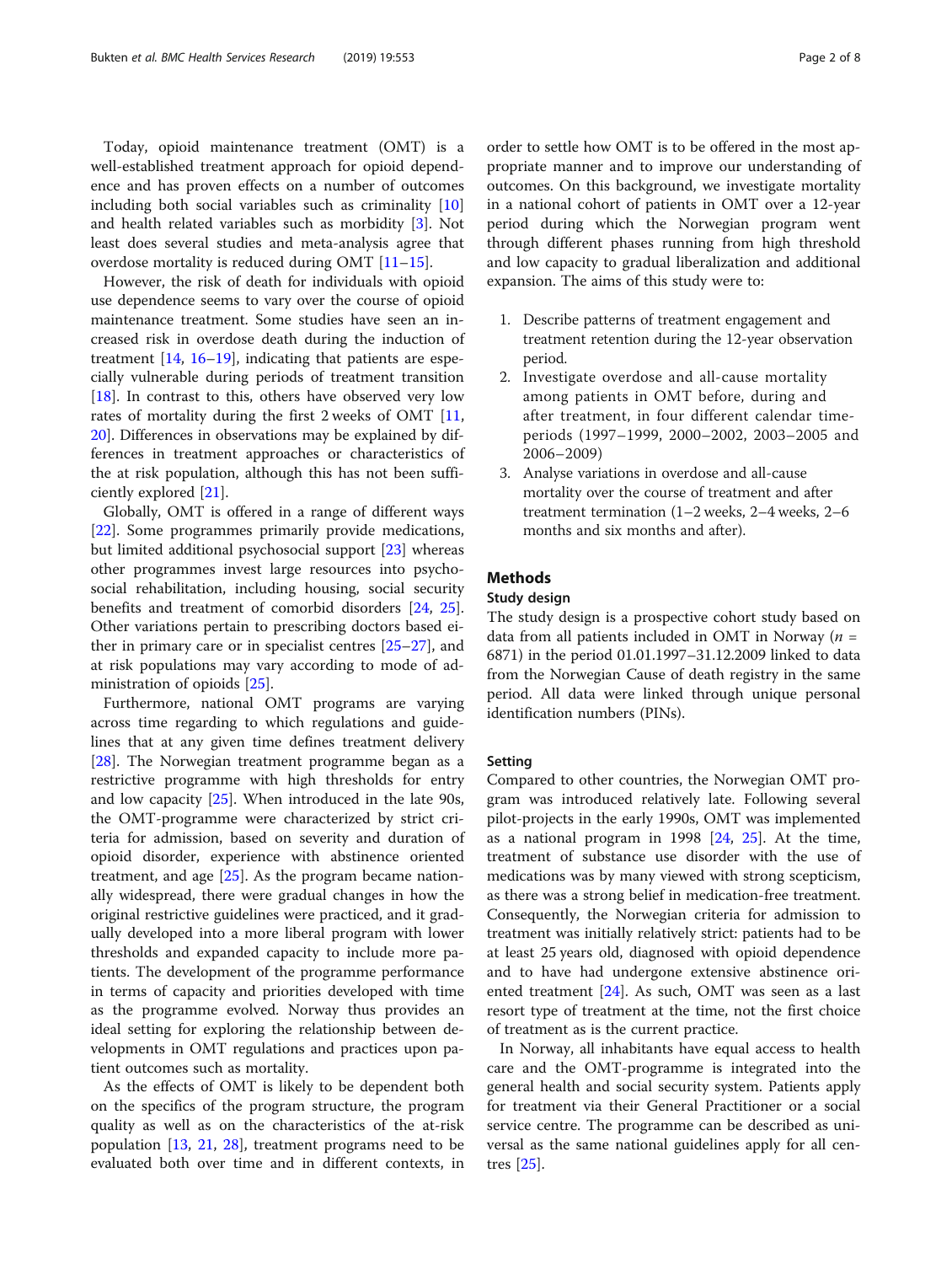The Norwegian OMT programme is based on WHO guidelines [\[8\]](#page-7-0) and aims to be psychosocially oriented focusing on providing treatment for opioid dependence and social and health problems [[22](#page-7-0), [24](#page-7-0)]. Medications are to be used in order to support improved psychosocial functioning, like improved mental health and reduced substance use and criminal activity [[25](#page-7-0)]. Treatment is offered long-term and often life-long. OMT is initiated in specialized treatment services in the secondary care level. At the specialized treatment services providing OMT, staff are specifically trained and experienced in the induction phase, related to the gradual introduction of medications and the adoption to ongoing prescription. As well as concurrent non-prescribed drug use. Treatment is generally started on the basis of a comprehensive action plan that includes gradual increasing agonist dosing, monitoring of survival determinants and measures in relation to the use of other drugs and social and health-related difficulties. Daily observed intake of medications is the rule during the induction of medications, and the psychosocial rehabilitation effort initially emphasise stable housing and access to social security benefits in addition do drug treatment counselling. Patients receiving treatment are to be offered social assistance in their local community [[24](#page-7-0)].

# Data sources

# The Norwegian opioid maintenance registry

The national OMT research registry was established based on patient records collected from each OMT centre in Norway. The OMT-registry includes both persons who applied for OMT, but never started, and all patents who entered OMT, at least once, in Norway in the period 1997–2009. More recent data than from 2009 were not available for this analysis. For research purposes, each centre provided lists of all patients including personal identification numbers (PINs). The register has overall high quality. Inconsistencies in the dataset (i.e. treatment stop before treatment start) were manually checked up against patients' journals and corrected in the files.

# The Norwegian cause of death registry

The Norwegian Cause of Death Registry includes complete death certificates reported by medical doctors after examination of the deceased. Death certificates are collected by the Norwegian Institute of Public Health, and include multiple ICD-10 causes of death [[29\]](#page-7-0) as well as information about both the underlying and immediate causes of death [[30](#page-7-0)]. The coverage and the completeness of the Norwegian Death Registry is regarded as high as it comprises all residents and includes medical information on more than 98% of all deaths [\[30](#page-7-0)]. For cases of death with unknown cause or unexpected deaths, forensic autopsy including toxicology is the rule. Hence, reported data on overdose deaths are in most cases based on toxicological verification.

# Measures

The OMT registry ( $n = 7843$ ) included some individuals  $(n = 972,$  of which 721 men) who were only registered with an application date, and had no date for treatment entry. Together with the remaining sample  $(n = 6871)$ who had at least one treatment episode, this group contributed to person-time in the pre-treatment period. The application-only group ( $n = 972$ ) and the group who entered  $(n = 6871)$  were similar with respect to age at application for treatment (mean age 36 for both groups). The application-only group included some more men  $(n = 721, 74%)$  compared to the group who entered OMT  $(n = 4811, 70\%).$ 

Within the follow-up period, persons in the cohort often cycled in and out of treatment. Altogether 1650 individuals were registered with two or more treatment episodes, and contributed with time in the post-treatment period.

We defined following time at risk periods: Pre-treat*ment*: the period between treatment application and death, between application and treatment start or between application and the end of observation (censored at 12 months). In-treatment: the period between treatment start and death, from treatment start to treatment stop or from treatment start and the end of observation. As the same patient may contribute to multiple observation periods and all treatment-periods are included in the analysis. Post-treatment: the period between treatment stop and death, from treatment stop to another treatment start, or from treatment stop to the end of the observation period. The same patient can contribute to several periods between treatment episodes, and all between-periods are included in the analysis.

Using ICD-10 codes we categorized causes of death into five mutually exclusive categories: 'Overdose deaths' (F11- F16, F19, F55, X40- X44, X60-X64, X85, Y10-Y14) (similar to EMCDDA's "drug induced death indicator definition"), 'accidents' (V01-V99, W00-W19, W20- W99, X31, X00-X09, X58-X59), 'suicide' (X65- X84, Y87.0) and 'cardiovascular disease/cancer' (C00-C97, I00-I99, G45, G46). All other deaths were categorized as 'other deaths'.

# Ethics

The study was approved by the Regional Committees for Medical and Health Research Ethics, Region South-East Norway, ref. no 2015/1257. The study did not require informed consent. Data linkage was performed by the Norwegian Institute of Public Health who prepared the files for analysis.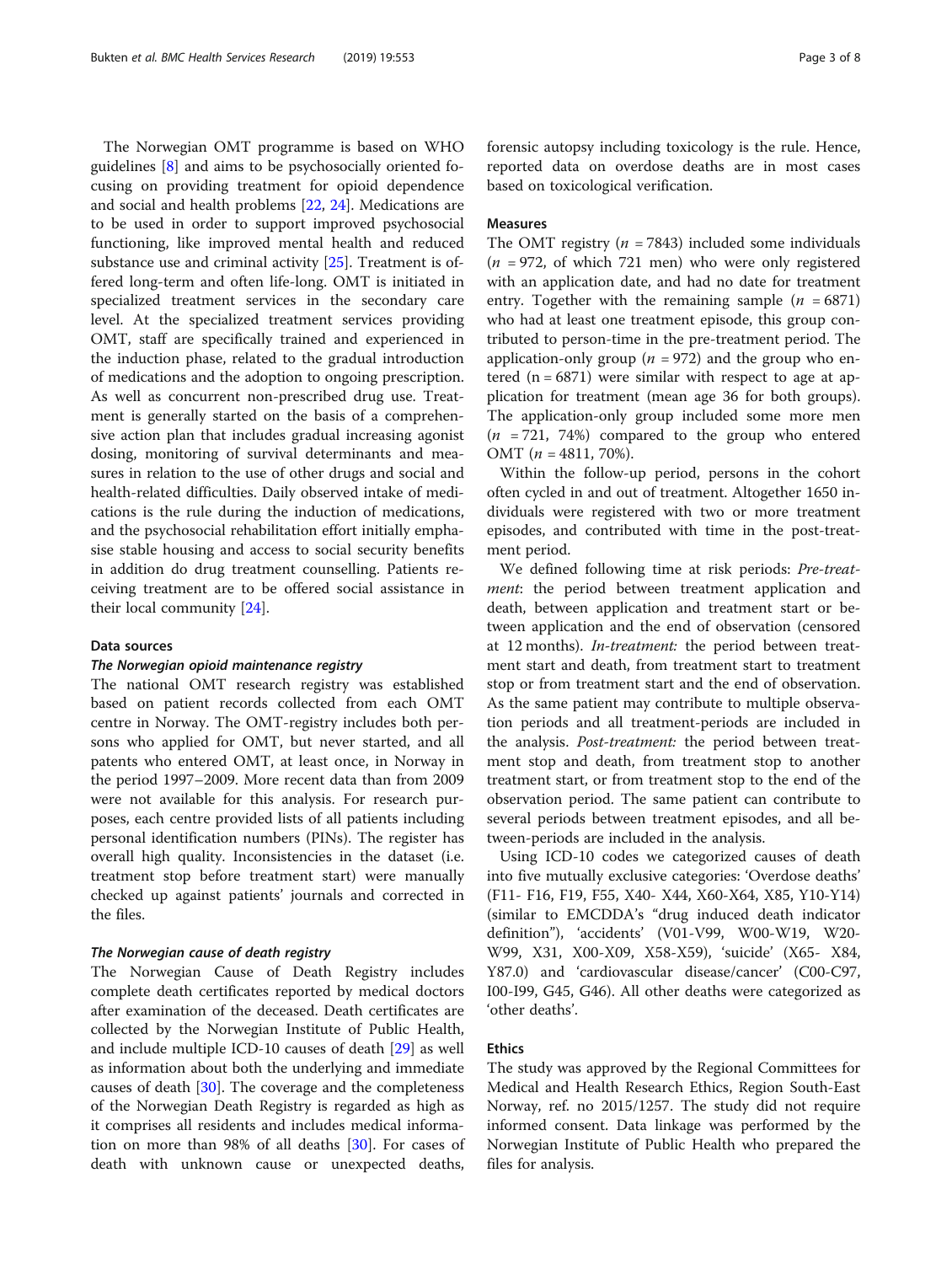# Statistical analysis

Crude mortality rates (CMRs) and 95% confidence intervals were calculated as number of deaths per 1000 person years (PY) [\[31\]](#page-7-0). In order to compare crude mortality rates, rate ratios and 95% confidence intervals [[32\]](#page-7-0) were examined, with calculation of the ratio between two rates.

Potential factors associated with death during treatment and post-treatment were examined using Cox regression models. The coefficients were interpreted in terms of incidence hazard ratios (HR) with 95% confidence intervals. We ran univariate models for all covariates and one multivariate model.

# Results

A total of 6871 individuals were involved in 9038 treatment episodes during the 12-year study period. The number of annual treatment initiations increased progressively, from 1999 and onwards (Table 1). In the initial years, women comprised about 40% of all patients, but in later years, the proportion of women stabilized around 30%. Age of first treatment episode was stable at 37–38 years throughout the observation period. The 12 months retention rate per year of new treatment initiations (OMT naïve persons), declined somewhat during observation, but was stable at about 80% in the latter half of the observation period (Table 1).

During pre-treatment, the all-cause CMR was 19.7/ 1000 PY. In this period, overdose deaths accounted for 76% of all deaths with accidents accounting for six and suicide for 3% (Table [2\)](#page-4-0). During treatment, the all-cause CMR was to 13.0/1000PY. Overdoses accounted for 42% of all deaths, accidents and suicide accounted for 4% respectively and cancer/cardiovascular for 16% of all deaths. During treatment, all-cause mortality was reduced to two thirds of pre-treatment levels (Rate Ratio 0.66, 95% CI 0.52–0.83) and overdose death was reduced to about one third (Rate Ratio 0.36, 95% CI 0.03–3.90) respectively. After treatment, overdose mortality accounted for almost 70% of all deaths, and the all-cause CMR was 33.7/10000PY.

Table [3](#page-4-0) illustrates CMRs during pre-treatment, intreatment and after treatment for four different calendar-periods (1997–1999, 2000–2002, 2003–2005 and 2006–2009). In the pre-treatment period, the all-cause mortality rate was particularly high during the first calendar-period (CMR 85.5/1000 PY), then reduced to less than one third during the second period (CMR 23.4/ 1000 PY) and gradually declined throughout calendar time. In pre-treatment, the majority of deaths in all calendar-periods were related to overdoses.

In treatment, the all-cause mortality rates were declining from the first calendar-period and onwards (Table [3](#page-4-0)). The overdose mortality rates were stable in treatment (range CMR 5.5–4.3/1000 PY) across all periods. After treatment, mortality rates were high during the first calendar-period (CMR 81.4/1000 PY) and declined throughout calendar time. As in pre-treatment, the majority of deaths after treatment were related to overdoses (Table [3\)](#page-4-0).

The Hazard rate for all-cause mortality both in-treatment and after treatment was somewhat higher in the first calendar-period compared to the later periods, but not a statistically significant difference (Table [4\)](#page-5-0). Older age at treatment start was associated with higher risk for mortality during treatment (aHR 1.07, 95% CI 1.06– 1.09). Women had reduced risk for mortality following treatment, compared to men (aHR 0.73, 95% CI 0.54– 1.00).

During the entire 12-year observation period, we only observed two overdose deaths in the four weeks period

**Table 1** Number of treatment initiations and one-year retention rate per calendar year ( $n = 6871$ )

| Year<br>Treatment initiations (n) |     | Men (%)  | Mean age at first treatment initiation | One-year retention per year per<br>treatment initiation (OMT naïve) (%) |
|-----------------------------------|-----|----------|----------------------------------------|-------------------------------------------------------------------------|
| 1997                              | 23  | 14(61)   | 38                                     | 23 (100)                                                                |
| 1998                              | 141 | 88 (62)  | 38                                     | 124 (88)                                                                |
| 1999                              | 565 | 379 (67) | 38                                     | 479 (85)                                                                |
| 2000                              | 459 | 303 (66) | 37                                     | 384 (84)                                                                |
| 2001                              | 590 | 415 (70) | 37                                     | 489 (83)                                                                |
| 2002                              | 682 | 478 (70) | 37                                     | 478 (70)                                                                |
| 2003                              | 666 | 465 (70) | 37                                     | 532 (80)                                                                |
| 2004                              | 630 | 456 (72) | 36                                     | 530 (84)                                                                |
| 2005                              | 703 | 492 (70) | 37                                     | 600 (85)                                                                |
| 2006                              | 661 | 471 (71) | 37                                     | 537 (81)                                                                |
| 2007                              | 603 | 427 (71) | 37                                     | 482 (80)                                                                |
| 2008                              | 506 | 349 (69) | 36                                     | 411 (81)                                                                |
| 2009                              | 634 | 468 (74) | 37                                     | <b>NA</b>                                                               |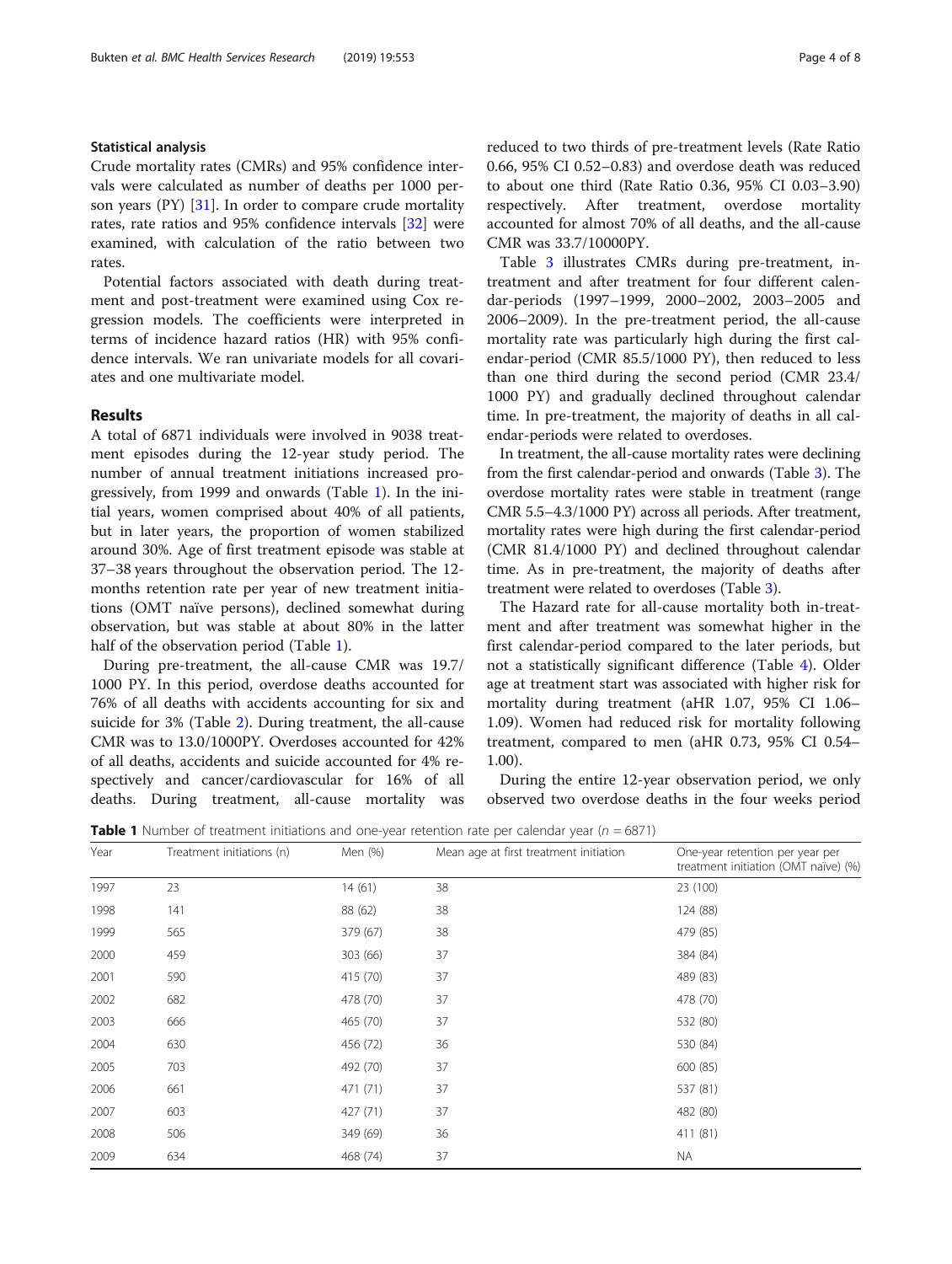|                       | Pre-treatment ( $n = 7843$ ) |      |                   |     | In treatment ( $n = 6871$ ) |                   | After treatment ( $n = 1650$ ) |      |                  |
|-----------------------|------------------------------|------|-------------------|-----|-----------------------------|-------------------|--------------------------------|------|------------------|
|                       | n                            | PY   | $CMR$ (CI)        | n   | PY                          | $CMR$ (CI)        | n                              | PY   | $CMR$ (CI)       |
| Overdose              | 68                           | 4526 | $15.0(11.5-18.6)$ | 160 | 29,172                      | $5.5(4.6-6.3)$    | 159                            | 6819 | 23.3 (19.7-26.9) |
| Non-overdose          | 21                           | 4526 | $4.6(2.7-6.6)$    | 218 | 29,172                      | $7.5(6.5-8.5)$    | 71                             | 6819 | $10.4(8.0-12.8)$ |
| Accidents             | 5                            | 4526 | $1.1(0.1-2.1)$    | 15  | 29,172                      | $0.5(0.3-0.8)$    | 8                              | 6819 | $1.2(0.4-2.0)$   |
| Suicide               | 3                            | 4526 | $0.7(0.0-1.4)$    | 15  | 29,172                      | $0.5(0.3-0.8)$    |                                | 6819 | $1.0(0.3-1.8)$   |
| Cancer/cardiovascular | 3                            | 4526 | $0.7(0.0-1.4)$    | 60  | 29,172                      | $2.1(1.5-2.6)$    | 16                             | 6819 | $2.3(1.2-3.5)$   |
| Other                 | 10                           | 4526 | $2.2(0.8-3.6)$    | 128 | 29,172                      | $4.4(3.6-5.1)$    | 40                             | 6819 | $5.9(4.0 - 7.7)$ |
| All-causes            | 89                           | 4526 | 19.7 (15.6–23.8)  | 378 | 29,172                      | $13.0(11.7-14.3)$ | 230                            | 6819 | 33.7 (29.4-38.1) |

<span id="page-4-0"></span>Table 2 All cause and cause-specific mortality rates, before, during and after treatment; crude mortality rates (CMR) per 1000 person-years and 95% confidence interval

following treatment induction and treatment termination respectively. In all phases following treatment, non-overdoses accounted for the majority of all deaths (Table [5](#page-5-0)). In the period following treatment, there was an increase in overdose-deaths after 2–6 months (CMR/ 1000PY 27.8, CI 17.5–38.1).

# **Discussion**

The Norwegian OMT-programme consistently and significantly reduces risk of mortality compared to being outside of treatment among persons with opioid dependence. The reduction in overdose death was most substantial during the initial national roll-out of the Norwegian OMT-programme, in which the program was restrictive and had low capacity (1997–1999). Still, we consistently find that overdose deaths were more than halved throughout observation. We did not find an elevated risk of overdose death in the first weeks of treatment, nor in the first weeks after treatment cessation.

The variation in risk of mortality over calendar-time emphasize that one should take into consideration both changes in regulations of the programme, as well as differences in programme delivery across countries when monitoring the effect of OMT. Although systematic reviews of cohort studies can provide valuable evidence onto the mortality of opioid dependent people at different treatment periods of OMT [[14](#page-7-0)], these studies should increasingly characterise programmes according to regulations and practices from which data were collected, in order to capture and categorize the programme performance better. In a recent meta-analysis, Sordo and colleagues [[14\]](#page-7-0) synthesised evidence from cohort studies

Table 3 All cause and overdose death before, during and after treatment during different calendar-periods (1997–1999, 2000–2002, 2003–2005 and 2006–2009); crude mortality rates (CMR) per 1000 person-years and 95% confidence interval

|              | Pre treatment  |      |                     | In treatment |      |                       | After treatment |      |                     |
|--------------|----------------|------|---------------------|--------------|------|-----------------------|-----------------|------|---------------------|
|              | $\sqrt{n}$     | PY   | $CMR$ (CI)          | n            | PY   | $CMR$ (CI)            | n               | PY   | $CMR$ (CI)          |
| 1997-1999    |                |      |                     |              |      |                       |                 |      |                     |
| Overdose     | 21             | 316  | 66.5 (38.1-94.9)    | 25           | 4566 | $5.5(3.3 - 7.6)$      | 24              | 553  | 43.4 (26.1-60.8)    |
| Non overdose | 6              | 316  | 19.0 (3.8-34.2)     | 62           | 4566 | 13.6 (10.2-17.0)      | 21              | 553  | 38.0 (21.7–54.3)    |
| All causes   | 27             | 316  | 85.5 (53.2-117.7)   | 87           | 4566 | $19.1(15.1 - 23.1)$   | 45              | 553  | 81.4 (57.6-105.2)   |
| 2000-20,002  |                |      |                     |              |      |                       |                 |      |                     |
| Overdose     | 23             | 1025 | 22.4 (13.3-31.6)    | 58           | 9197 | $6.3$ $(4.7-7.9)$     | 66              | 1729 | 38.2 (29.0-47.4)    |
| Non overdose |                | 1025 | $1.0(0-2.9)$        | 78           | 9197 | $8.5(6.6 - 10.4)$     | 26              | 1729 | $15.0(9.3-20.8)$    |
| All causes   | 24             | 1025 | 23.4 (14.0-32.8)    | 136          | 9197 | 14.8 (12.3-17.3)      | 92              | 1729 | 53.2 (42.3–64.1)    |
| 2003-2005    |                |      |                     |              |      |                       |                 |      |                     |
| Overdose     | 13             | 1061 | $12.3(5.6 - 18.9)$  | 53           | 9796 | $5.4(4.0-6.9)$        | 47              | 1919 | 24.5 (17.5 - 31.5)  |
| Non overdose | $\overline{7}$ | 1061 | $6.6(1.7-11.5)$     | 53           | 9796 | $5.4(4.0-6.9)$        | 17              | 1919 | $8.9(4.6-13.1)$     |
| All causes   | 20             | 1061 | 18.9 (10.6-27.1)    | 106          | 9796 | $10.8$ $(8.8 - 12.9)$ | 64              | 1919 | 33.4 (25.2-41.5)    |
| 2006-2009    |                |      |                     |              |      |                       |                 |      |                     |
| Overdose     | 11             | 1185 | $9.3(3.8 - 14.8)$   | 24           | 5613 | $4.3(2.6-6.0)$        | 22              | 2618 | $8.4(4.9-11.9)$     |
| Non overdose | 7              | 1185 | $5.9(1.4-10.3)$     | 25           | 5614 | $4.5(2.7-6.2)$        | 7               | 2618 | $2.7(0.7-4.7)$      |
| All causes   | 18             | 1185 | $15.2 (8.2 - 22.2)$ | 49           | 5614 | $8.7(6.3 - 11.2)$     | 29              | 2618 | $11.1 (7.0 - 15.1)$ |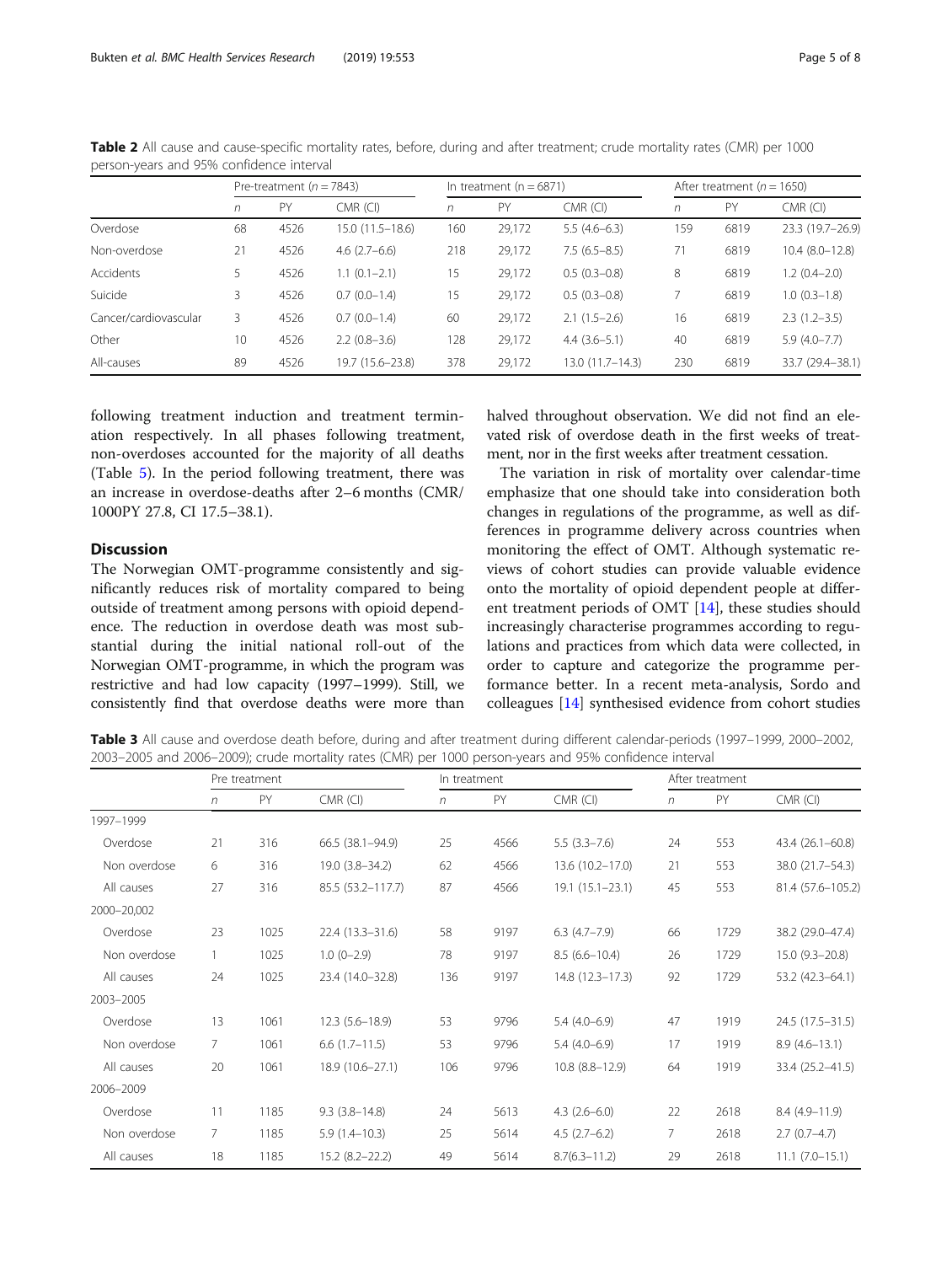<span id="page-5-0"></span>Table 4 All-cause mortality by treatment period, by gender and age. Cox regression and 95% confidence intervals

|                       | In-treatment $(n = 6871)$ |            | After treatment ( $n = 1650$ ) |            |  |  |  |
|-----------------------|---------------------------|------------|--------------------------------|------------|--|--|--|
|                       | HR (95% CI)               | $P$ -value | HR (95% CI)                    | $P$ -value |  |  |  |
| Treatment period      |                           |            |                                |            |  |  |  |
| 1997-1999 (reference) |                           |            |                                |            |  |  |  |
| 2000-2002             | $0.88(0.67 - 1.18)$       | 0.398      | $0.93(0.34 - 2.57)$            | 0.889      |  |  |  |
| 2003-2005             | $0.71(0.52 - 0.97)$       | 0.33       | $0,56(0.20 - 1.56)$            | 0.266      |  |  |  |
| 2006-2009             | $0.59(0.39 - 0.98)$       | 0.11       | $0.43(0.51 - 1.20)$            | 0.106      |  |  |  |
| Gender                |                           |            |                                |            |  |  |  |
| Men (reference)       |                           |            |                                |            |  |  |  |
| Female                | $0.95(0.76 - 2.20)$       | 0.68       | $0.73(0.54 - 1.00)$            | 0.046      |  |  |  |
| Age Treatment start   | 1.07 (1.06-1.09)          | < 0.001    | $0.99(0.97 - 1.01)$            | 0.577      |  |  |  |

HR Hazard Ratio (estimated Hazard ratio for a one unit increase of change in the explanatory variable given the other variables held constant in the model)

on risk of mortality during and after opioid substitution treatment. The included studies were conducted in highincome countries, with the observation periods distributed across many years (1965–2010), and treatment provision likely varied across programs.

Similar to other countries like Sweden [[28](#page-7-0)], the Norwegian OMT programme has evolved from high-threshold and low capacity to become more harm-reduction oriented high-volume programme [[25\]](#page-7-0). The first period represents a situation in Norway when OMT had not been available and an escalating overdose crisis had emerged. Treatment priority was given to the most severely dependent and often critically ill persons. Given the strict guidelines at the time, all patients had more than 10 years of opioid addiction and multiple "failed" treatment episodes (non-medical) behind them [\[25](#page-7-0)]. In this initial phase, patients could also be excluded from treatment if they had a substantial misuse of other drugs, for example cannabis, during treatment. In our data, this period is reflected by high levels of pre-treatment overdoses, followed by a markedly reduction in overdoses within treatment, and then very high levels of overdose mortality among patients who terminated treatment. That mortality was most substantially reduced in this early period is therefore logical, as OMT

was serving patients who had very high overdose risk and often many years of untreated illness behind them.

Gradual declines in pre-treatment overdose mortality is seen with more recent calendar-periods, which reflects a steady increase in treatment capacity and more people also with less critical illness were included (gradual lowering of threshold to treatment). The in-treatment overdose mortality remained stable and low across all periods, indicating the relatively stable protective effect that is achieved within the current setting within OMT also including "harm reduction" as a goal for OMT that represents the most recent phase.

Considering the fact that many patients are fluctuating in and out of treatment  $[10, 33]$  $[10, 33]$  $[10, 33]$  $[10, 33]$ , it is important that transition in treatment are taken into consideration when researchers are to investigate outcomes related to treatment. In contrast to earlier findings in other countries [[14](#page-7-0), [17\]](#page-7-0), we did not observe an elevated risk of overdose death in the first weeks of treatment. This may be due to the way the treatment was provided [[21](#page-7-0)]. In Norway OMT is initiated in specialized treatment centres at the secondary treatment level, and this treatment model seems to be efficient in delivering the treatment induction with high levels of safety; that is low risk of overdose, as opposed to what has been seen in other

**Table 5** Non-overdose and overdose death in different time-intervals following treatment start ( $n = 6871$ ) and treatment cessation (n = 1650): crude mortality rates (CMR) per 1000 person-years and 95% confidence interval

|                       | I−2 weeks |     |                    | 2-4 weeks |     |                 | 2–6 months |      |                    | 6 months and after |        |                  |
|-----------------------|-----------|-----|--------------------|-----------|-----|-----------------|------------|------|--------------------|--------------------|--------|------------------|
|                       | n         | PY  | CMR (CI)           | n         | PY  | $CMR$ (CI)      | n          | PY   | $CMR$ (CI)         | n                  | PY     | $CMR$ (CI)       |
| After treatment start |           |     |                    |           |     |                 |            |      |                    |                    |        |                  |
| Non-overdose          |           | 340 | $20.6(5.3 - 35.8)$ |           | 335 | $6.0(0.0-14.2)$ | 21         | 3124 | $6.7(3.8-9.6)$     | 348                | 28,894 | 12.0 (10.8-13.3) |
| Overdose              |           | 340 | $5.9(0.0-14.0)$    | 0         | 335 | $\overline{0}$  |            | 3124 | $3.5(1.4-5.6)$     | 147                | 28,894 | $5.1(4.3-5.9)$   |
| After treatment stop  |           |     |                    |           |     |                 |            |      |                    |                    |        |                  |
| Non-overdose          | 4         | 127 | $31.4(0.6 - 62.2)$ |           | 112 | 26.7 (0.0-56.9) | 39         | 1008 | 38.7 (26.5 - 50.8) | 184                | 6700   | 27.5 (23.5-31.4) |
| Overdose              | 0         | 127 | $\Omega$           |           |     | 17.8 (0.0–42.5) | 28         | 1008 | 27.8 (17.5–38.1)   | 29،                | 6700   | 19.3 (15.9-22.6) |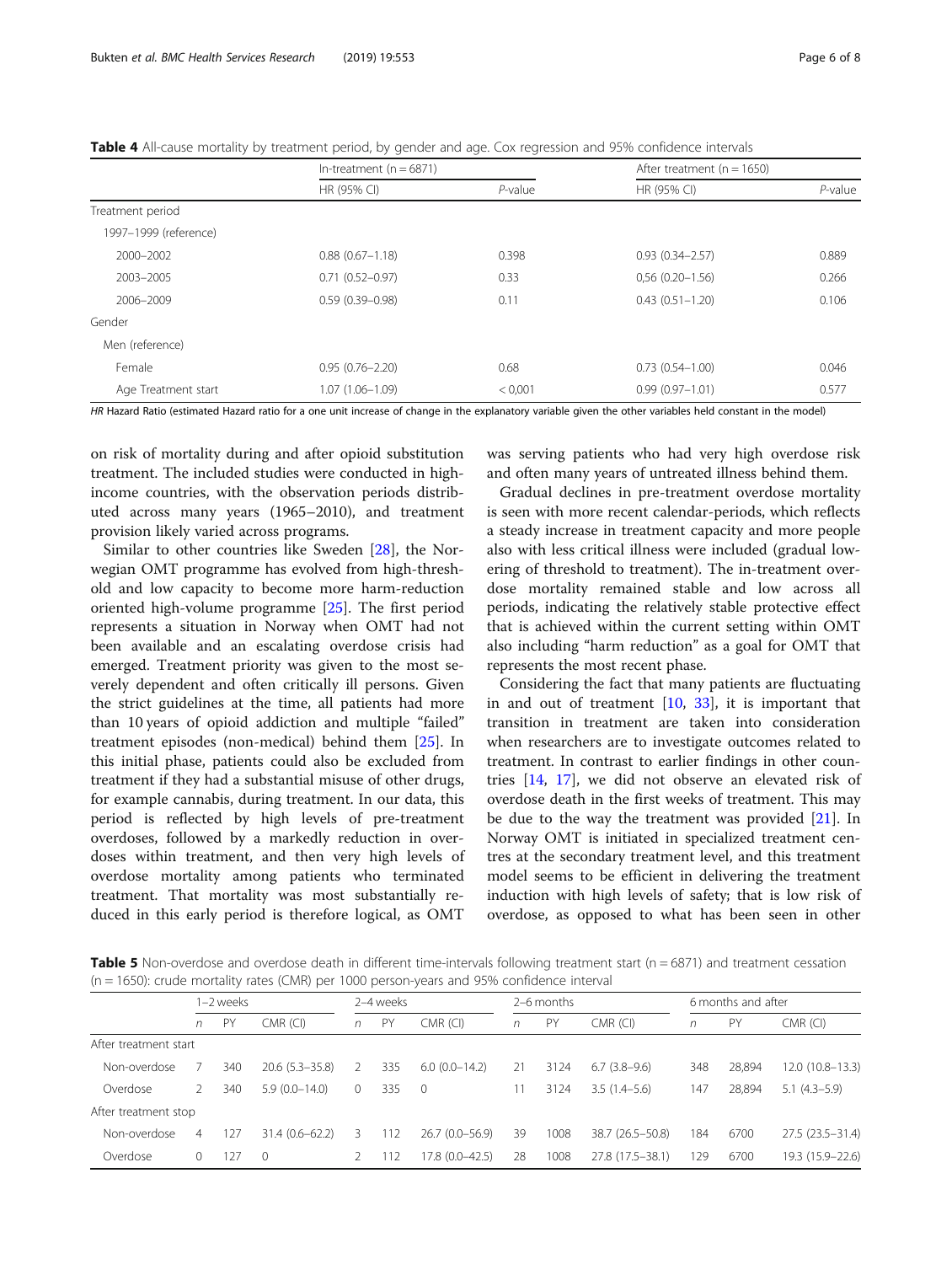settings [[17\]](#page-7-0). This indicates that OMT inductions preferably should be provided in settings where staff are used to and trained to deal with the complex task of OMT induction rather than in settings where induction of OMT may be a rare event to the clinician [[21\]](#page-7-0).

As opposed to other findings from other countries [[17\]](#page-7-0), our results did neither show high rates of mortality in the immediate period after cessation. This may be explained by a high tolerance to opioids developed as a patient in OMT, which gradually decreases over days and the first week following treatment cessation. Additionally data in the current dataset has detailed information on dates of medication termination and hence can define treatment termination specifically, maybe as opposed to other cohort studies.

During the entire observation period, we consistently observed higher mortality-rates for the group that terminated treatment compared to pre-treatment mortality levels. This may be explained at least in part by two factors; a selection of the group that terminates treatment being more severely affected by substance use and comorbidity compared to those who manage to remain in treatment, as well as ageing, which necessarily takes place for everyone with progression through the treatment system. In addition to this, it is likely that the situation associated to treatment interruption represent a period of crisis for the majority of patients discontinuing, making them all at particularly high risk of overdose in the weeks following treatment.

### Strengths and limitations

Our study includes a national cohort followed over a long period. As all Norwegian citizens are included in a universal health coverage, our cohort includes all patents, irrespective of their ability to pay for treatment. Few long-term studies evaluating OMT exist, and often only smaller samples and selected cohorts are included in the cohorts. As overdose deaths occur statistically infrequently, adequate population size and follow-up period is necessary to attain sufficient statistical strength. Moreover, we used nation-wide registers to ensure that no patients were lost to follow-up, making it practicable to address the possible effect of patients' cycling in and out of treatment.

Some limitations must be taken into consideration when interpreting our results: no information on type of drugs used or prescribed medications were available, neither in the period before or during treatment. Nor whether termination of treatment was voluntary or not. However, gradually towards 2009 the practice of involuntary treatment termination ended. Unfortunately, the dataset included no information about individual type of maintenance medication or dosage that included both methadone and buprenorphine formulations. However,

in 2009 mean dosing of methadone around 100 mg daily and 18 mg for buprenorphine. It may also be noted that the lack of overdoses observed in the first weeks after treatment start/treatment stop, may be due to relatively few observed deaths (in statistical terms) during these short time periods and thus lower statistical power.

Another limitation is that the study follow-up ended in 2009, as data was no longer available for the complete treatment population as included in these analyses. Despite being somewhat dated, the description of a national treatment program over a 12 year period, and especially in a time of change, is relevant to date. OMT is a type of treatment that must be continuously adapt to meet the needs of patients, adhere to politics and to general changes in how different substance use disorders are treated.

# Conclusion

Our results demonstrate that mortality in the at-risk population entering the Norwegian OMT changed with calendar-time, and was particularly high during the initial years when the OMT-programme was introduced and had limited capacity. The in-treatment overdose mortality was stable and low, and there was no peak in overdose mortality during the first weeks while induction to medications. It is likely that an integrated treatment approach, combining psychosocial support with pharmacological therapy as well as treatment delivery and initiation in specialized centres at the secondary care level is protective of overdose mortality risk during treatment induction.

For future research into OMT-cohorts, awareness of programme delivery and type when examining differences in outcomes is essential for understanding and improving treatment effectiveness. It is important to monitor outcomes according to the way treatment is offered over calendar-time, as treatment programmes may shift from high to more low-threshold, by way of both Sweden and Norway have experienced. It is also likely that the ratio of treatment benefit is associated to the situation and context when treatment is given; a low-threshold programme combined with less treatment demand and support will probably result in lower reductions of mortality compared with high-threshold programmes, where the most severely ill are given priority.

#### Abbreviations

CMR: Crude mortality rate; OMT: Opioid maintenance treatment; PIN: Personal identification number; PY: Person years

#### Acknowledgements

The authors would like to thank all the Norwegian OMT centres for providing lists of all patients. A special thanks to Pål H. Lillevold (SERAF, University of Oslo) for helping with cleaning and analysing data.